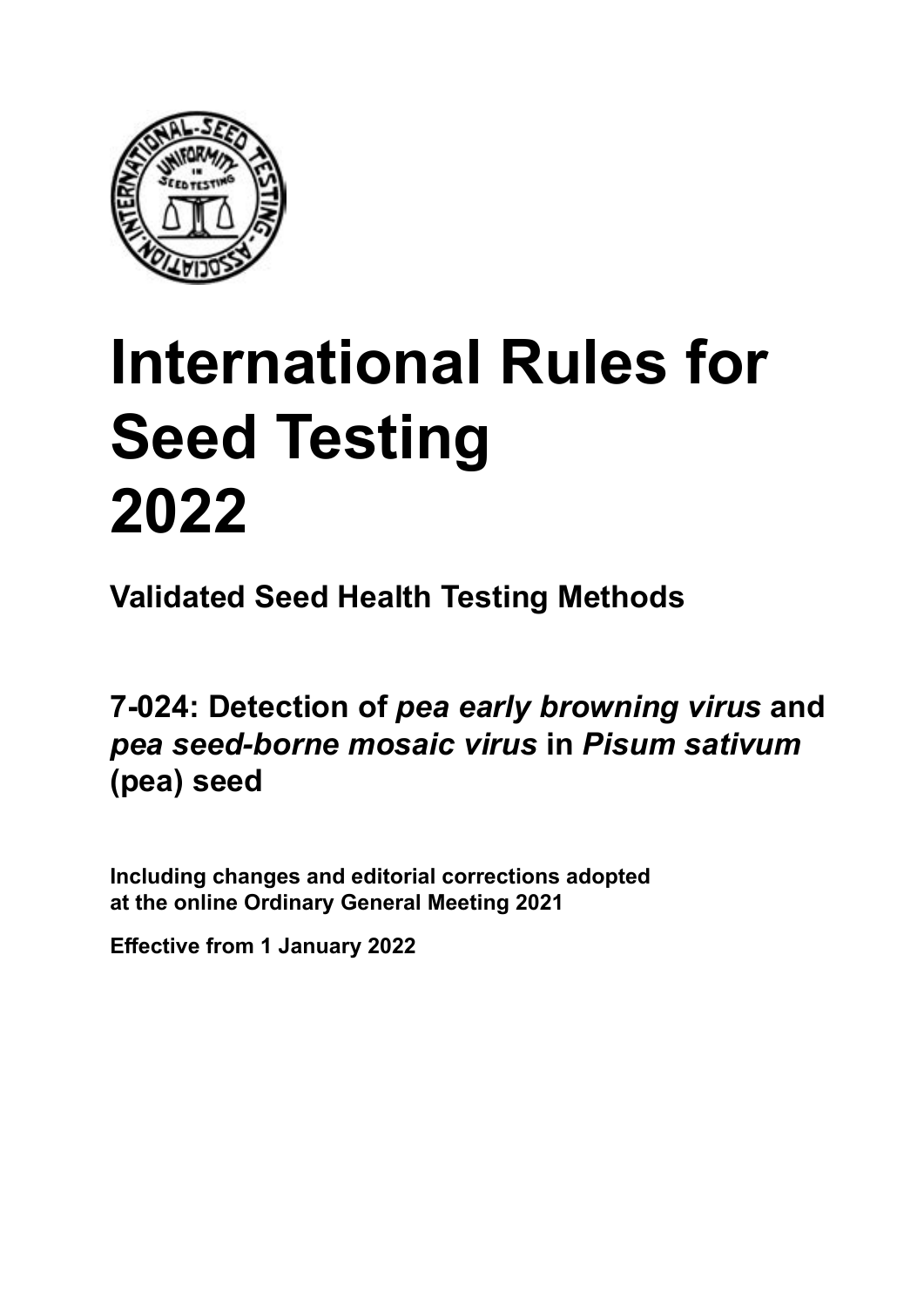### **Validation reports**

See References. Copies are available by e-mail from the<br>ISTA Secretariat at ista.office@ista.ch. ISTA Secretariat at ista.office@ista.ch.

lems relating to this method to the ISTA Seed Health Com-<br>mittee, c/o ISTA Secretariat. mittee, c/o ISTA Secretariat.<br>i Please send comments, suggestions or reports of prob-

### **Limitation de responsabilité Disclaimer**

Whilst ISTA has taken care to ensure the accuracy of the<br>methods and information described in this method description, ISTA shall not be liable for any loss or damage, etc.<br>resulting from the use of this method.<br>. resulting from the use of this method. Whilst ISTA has taken care to ensure the accuracy of the methods and information described in this method descrip-<br>tion, ISTA shall not be liable for any loss or damage, etc. tion, ISTA shall not be liable for any loss or damage, etc.<br>resulting from the use of this method.

### **Medidas de seguridad Sicherheitsmaßnahmen Sécurité Safety precautions**

Ensure you are familiar with hazard data and take Ensure you are familiar with hazard data and take<br>appropriate safety precautions, especially during weighing out of ingredients. It is assumed that persons carrying out this test are in a laboratory suitable for carrying out microbiological procedures and familiar with the principles of Good Laboratory Practice, Good Microbiological Practice, and aseptic techniques. Dispose of all waste materials in an appropriate way (e.g. autoclaving, disinfection) and in accordance with local health, environmental and safety regulations. Glade 7: Validated Deed Health Testing holes by Safety precentions and the Sacrifice of the New York (1991)<br>The Reference Coulis are analyzed by e-rust force on Santy and Santy County of the New York (1992)<br>The Concenter M microbiological procedures and familiar with the principles<br>of Good Laboratory Practice, Good Microbiological Practice,<br>and aseptic techniques. Dispose of all waste materials in<br>an appropriate way (e.g. autoclaving, disinf fallstoffe sind auf geeignete Weise und entsprechend der vor Ort über der vor Ort über und Umwelt- und Umwelt-<br>Eine und Umwelt-Effective Counter of Nicholas Devel Teach Teach Teach Devel Safety precedutions<br>
Yaristotic energy of Safety precedutions and Safety precedutions of the United Safety precedutions of the United Sementary and Sementary and of Good Laboratory Practice, Good Microbiological Practice,<br>and aseptic techniques. Dispose of all waste materials in<br>an appropriate way (e.g. autoclaving, disinfection) and in Validation reports<br>
Since The Texture 1988 and the system of the Since Theorem and the Since Theorem and the system of the Since The Since The Since The Since The Since The Since The Since The Since The Since The Since The Ensure you are familiar with hazard data and take<br>appropriate safety precautions, especially during weighing<br>out of ingredients. It is assumed that persons carrying<br>out this test are in a laboratory suitable for carrying o

### **Nota sobre el uso de traducciones Anmerkung zur Benutzung der Übersetzungen Note on the use of the translations**

The electronic version of the International Rules for Seed Testing includes the English, French, German and Spanish versions. If there are any questions on interpretation of the ISTA Rules, the English version is the definitive version. The electronic version of the International Rules for Seed Testing includes the English,<br>French, German and Spanish versions. If there are any questions on interpretation of the<br>ISTA Rules, the English version is the defin The electronic version of the International Rules for Seed Testing includes the English,<br>French, German and Spanish versions. If there are any questions on interpretation of the

Published by **Extending Association (ISTA)** The International Seed Testing Association (ISTA) Zürichstr. 50, CH-8303 Bassersdorf, Switzerland

© 2022 International Seed Testing Association (ISTA)

Alle Rechte vorbehalten. Kein Teil dieses Werkes darf in irgendwelcher Form oder durch Online ISSN 2310-3655

All rights reserved. No part of this publication may be reproduced, stored in any retrieval All rights reserved. No part of this publication may be reproduced, stored in any retrieval<br>system or transmitted in any form or by any means, electronic, mechanical, photocopying,<br>recording or otherwise, without prior per recording or otherwise, without prior permis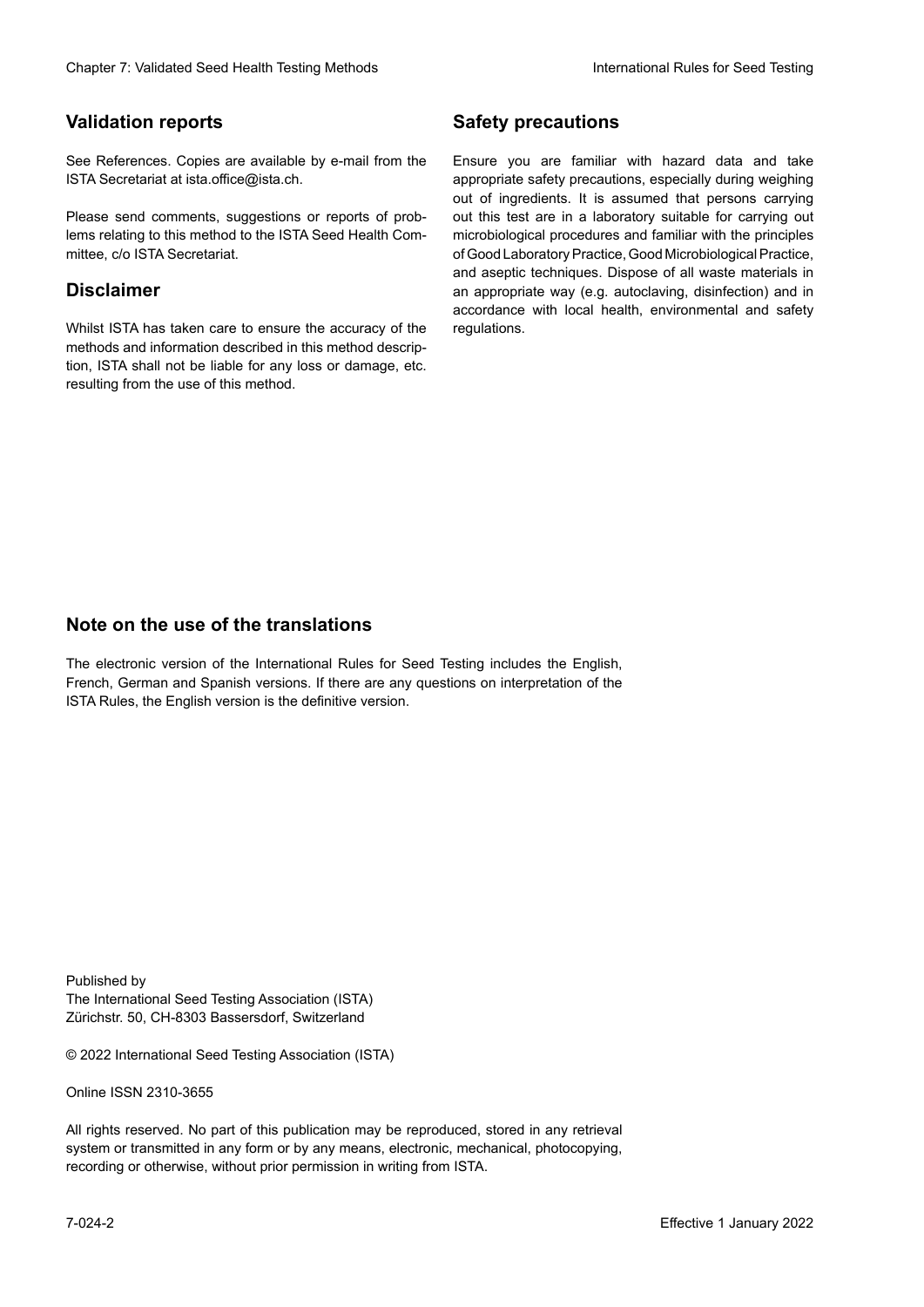# 7-024: Detection of *pea early browning virus* and *pea* seed-borne mosaic virus in Pisum sativum (pea) seed

 $\text{seed-borne}$  *mosaic virus* (PSbMV) **Patógeno(s):** *Virus del pardeamiento temprano de la ar-***Krankheitserreger:** *Pea early browning virus* (PEBV); **Host:** *Pisum sativum* L.s.l. **Pathogen(s):** *Pea early browning virus* (PEBV); *pea* 

**Prepared by:** International Seed Health Initiative for *saico de la arveja* (PSbMV = *pea seed-borne mosaic*   $V$ egetable Crops, ISF (ISHI-Veg)

**Preparado preparado por 10.2270 A A Booleformede** Naktuinbouw, PO Box 40, 2370 AA Roelofarends-<br> **Example:** Natharlands  $E$ <sup>-</sup> $H$ an.  $H$ . Noeth aadt $(H$ and  $\begin{array}{ccc}\n\ldots & \ldots \\
\ldots & \ldots\n\end{array}$ E-man. p.remeeus@naktumbouw.m Authors: Koenraadt, H. M. S.<sup>1</sup> & Remeeus, P. M.<sup>2</sup> veen, Nemerlands.<br>E-mail: h.koenraadt@naktuinbouw.nl L-man, n.nocma<br>2n = 11  $E$ -mail:  $p$ . emeeus $\omega$ naktumbouw.m E-mail: n.koemaadd@naktumbouw.nl<br><sup>2</sup>E-mail: p.remeeus@naktuinbouw.nl veen, Netherlands.

# **Revision history**

Version 1.1, 2013-01-01: Definition of sample size Version 1.3, 2017-01-01: Reporting results revised Version 1.4, 2021-01-01: Sample size revised **Revisionsstand Historique de la révision** Version 1.2, 2014-01-01: Common name of host added Version 1.0, 2007-02-01

#### Versión 1.2, 2014-01-01: Se agrega el nombre común del **Background** Version 1.3, 2017-01-01: "Berichterstattung der Ergebnis-2017-01-01 : « Indications des résultats »

Pea early browning virus (PEBV) and pea seed-borne pea seeds is an important tool in control strategies. The used for the detection of plant viruses (Clark & Adams, 1977), and ELISA methods have been described for the  $\det$  detection of PERV and PSbMV (Hamilton  $\&$  Nichols 1978; Van Vuurde & Maat, 1985, Maury *et al.*, 1987). The test method described here was designed using this information and twenty years of laboratory experience,<br>and evaluated in a comparative test. The method, using<br>ground seed and a DAS-ELISA, can be used to simuland evaluated in a comparative test. The method, using and sydiated in a comparance test. The medied, doing<br>ground seed and a DAS-ELISA, can be used to simultaneously detect PSbMV and PEBV in a single extract. hier besteed the SSN V and  $125V$  in a single extract.<br>Note that the extract is tested in two microtitre plates, one role mat ine extract is tested in two inferonte plates, one lust text und one for f some. The incording detection limit is one seed in 100. To ensure a 95 % probability that mint is one seed in 100. To ensure a  $22/6$  probability that micstations of  $0.13 \times 0.01$  migher are detected, it is necessary to test 20 subsamples of 100 seeds. the pea, and therefore the detection of these viruses in enzyme-linked immunosorbent assay (ELISA) is widely iert. Die die Secu in 100. To ensure a 30 % probability that  $\frac{1}{2}$ mm is one seed in 100. 10 ensure a 33 % probability that<br>infestations of 0.15 % or higher are detected, it is neces-1977), and ELISA methods have been described for the detection of PEBV and PSbMV (Hamilton & Nichols, 1978; Van Vuurde & Maat, 1985, Maury *et al.*, 1987). The test method described here was designed using this informatio taneously detect PSbMV and PEBV in a single extract.<br>Note that the extract is tested in two microtitre plates, one<br>for PEBV and one for PSbMV. The theoretical detection semble de tection (1986 Vs)<br>
This realisable the the detection theoretical est de une semence de the probabilite de une semence de the use.<br>
Yeggethe Crops 150 (SIHU Vsg)<br>
Yeggethe Crops 150. Political est de une probabil International Rule International Rule International Rule of Chapter 7: Validated Seed Testing Chapter 7: Validated Seed Health Testing Chapter 7: Validated Chapter 7: Validated Chapter 7: Validated Chapter 7: Validated Ch *mosaic virus* (PSbMV) are seed-transmissible viruses of detection of PEBV and PSbMV (Hamilton & Nichols,

# **Treated seed**

This method has not been validated for the determination of PEBV or PSbMV in treated seed. Seed treatments may affect the performance of this test.

**Semilla trade**<br> **Behandelle is subjected, in-**<br> **Semillary** process, physical, order cluding seed coatings. See 7.2.3) Cette méthode n'a pas été validée pour la détermine du PEBV ou du PSBMV sur se methode et du PSBMV sur se met<br>Les traitées traitées traitées traitées. Les traites du PSBMV sur se methode du PSBMV sur se methode du PSBMV (Definition of treatment: any process, physical, bio-

### el *virus del mosaico de la arveja* (PSbMV) en semillas tratadas. Los tratamientos a la semilla pueden afectar el thode beeinflussen (Definition Behandlung: Jegliches Ver-**Sample size** PEBV oder PSbMV an behandeltem (gebeiztem) Saatgut. Saatgutbehandlungen können die Aussagekraft dieser Me-

desempeño de este análisis. (Definición de tratamiento: the sample (total number of seeds tested) and subsample size to be tested depend on the desired tolerance standard (maximum acceptable percentage of seeds infested) and mum recommended sample size is 2000 seeds and the fahren, physikalischer, biologischer oder chemischer Na-**Sample size**<br>The sample (total number of seeds tested) and subsample propagules per seed which can be detected). The minimaximum subsample size should be 100 seeds. detection limit (theoretical minimum number of pathogen

#### zadas) y de la sub-muestra a ser analizada, depende de la **tolerancia estándar deseada (porcentaje máximo aceptable máximo aceptable máximo aceptable máximo aceptable máximo aceptable máximo aceptable máximo aceptable máximo aceptable máximo aceptable máximo aceptable máximo acep** der gewünschten Toleranznorm (maximal akzeptabler Pro-

- **WATEFIAIS**<br>Reference material: PSbMV- and PEBV-infested seeds **Materials**<br>Reference material: PSbMV- and PEBV-infested seeds<br>or standardised reference material (flour of peas con-<br>taining PSbMV and/or PEBV) taining PSbMV and/or PEBV) or standardised reference material (flour of peas con-
- Microtitre plates: 96-well plates suitable for ELISA (CCP)
- **Materiales** PEBV-infested seeds (e.g. PRI, Wageningen, The Antisera: Suitable for detection of PSbMV- and  $R$ etherlands) **Metherlands)**<br> **Balance:** capable of weighing to the nearest 0.01 g<br> **IMV, PEBV**, Capable of being read to the nearest 0.1 pH

**Balance:** capable of weighing to the nearest  $0.01$  g **Balance:** capable of weighing to the nearest 0.01 g

- **meter:** canable of being read to the nearest  $\overline{0}$  1 nH  $\frac{1}{2}$  $\frac{1}{2}$  meter canable of being read to the where  $\frac{1}{\epsilon}$  and  $\frac{1}{\epsilon}$  **platter** Places de mit<br> **Plantic de minettes:** canable of pinetting to the nearest **pH meter:** capable of being read to the nearest 0.1 pH unit
- **Automatic pinettes:** capable of pinetting to the nearest  $0.001$  ml  $0.001 \text{ m}$ **Automatic pipettes:** capable of pipetting to the nearest  $0.001 \text{ ml}$
- **Grinder:** capable of grinding peas to fine flour (e.g. **Balance Conflict Community Community** Community Community Community Community Community Community Community Community Community Community Community Community Community Community Community Community Community Community Com

**Incubator:** capable of operating at  $4 \pm 2$  °C

 $\text{Hence, } \text{Laplace of } \text{ } \text{and} \text{ } \text{Laplace}$ **Medidator.** Capable of operating at  $37 \pm 2$  C  $\frac{m}{\epsilon}$  are  $\frac{m}{\epsilon}$  and  $\frac{m}{\epsilon}$  phenomenon generating at  $\frac{m}{2}$ . **PIPE TRA**  $\alpha$  Plate *pipe de von 0,000 ml pipe de von 10.000 ml pipe de von 0,000 ml pipe de von 0,000 ml pipe de von 0,000 ml pipe de von 0,000 ml pipe de von 0,000 ml pipe de von 0,000 ml pipe de von 0,000 ml pipe de* **Pipetimation:** capable of operating at  $37 \pm 2$  °C

**ELISA plate reader.** 

**ELISA pIAC ICAUCI.**<br>Television de p **Princes.** To make para tomar lo más cerra tomar lo más cerra tomar los estados en el segundo de la para tomar lo más con el segundo de la para tomar lo más con el para tomar lo más con el para tomar lo más con el para tom **ELISA plate reader.**<br>Tubes: 10 ml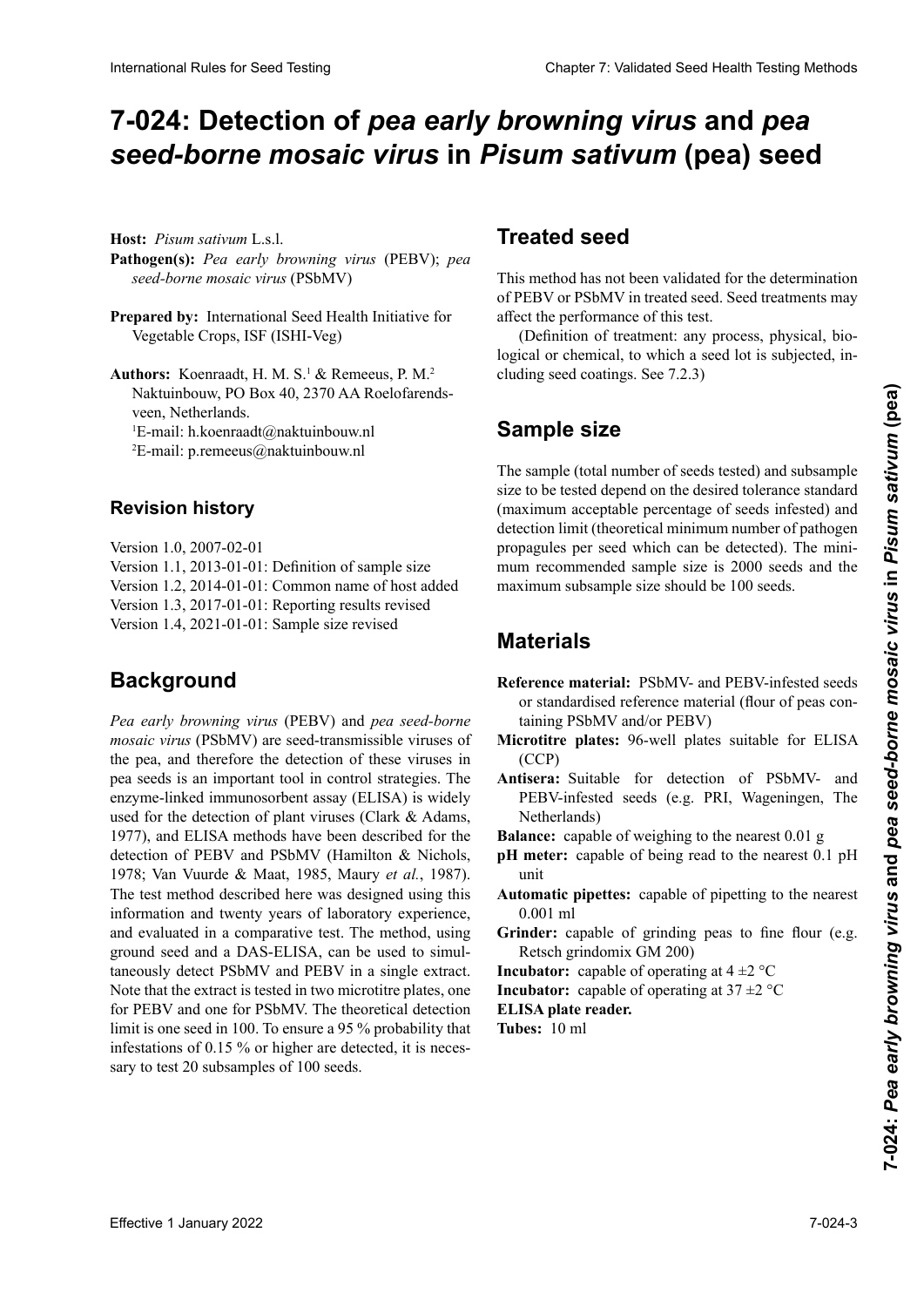# **Preparación de la muestra Probenvorbereitung Préparation de l'échantillon Sample preparation**

This can be done in advance of the assay.

It is vital to exclude any possibility of cross-contamination between seed samples. It is therefore essential to<br>clean all surfaces, containers, hands, etc. both before and<br>after handling each sample. clean all surfaces, containers, hands, etc. both before and after handling each sample. It is vital to exclude any possibility of cross-contamination between seed samples. It is therefore essential to clean all surfaces, containers, hands, etc. both before and ination between seed samples. It is therefore essential to

- 1. Count the number of seeds in a known weight. Estimate the thousand-seed weight (TSW) as: TSW = (weight of seeds / number of seeds)  $\times$  1000 properties, mainting each sample.<br>
1. Count the number of seeds in a known weight. Estimate the rhousand-seed weight (TSW) as: 1. Count the number of seeds in a known weight. Esti-
- 2. Based on the estimated TSW, weigh out subsamples 2. En externa de la Polanda de la Polanda de la Polanda de la Polanda de la Polanda de la Polanda de la Polanda tamaño requirido en bolsario en bolsas de polisas de politicas de politicas de politicas de politicas de politicas en politicas de politicas de politicas de politicas de politicas de politicas de politicas de politicas de  $l$ de the solution of the solution of the required size into new clean polythene bags or um von Hand den Hand gemischte werden, um eine Dang der Micontainers. of the required size into new, clean polythene bags or containers.

#### **Métodos** bestimmen. Bereichnung des Tausendeutschaftes des Tausendeutschaftes des Tausendeutschaftes des Tausendeutscha **Methods**  $\Omega$

Crítical control points are muicated by CCF.  $T = (G - 1)(S - 1)$  and  $T = (G - 1)(S - 1)$  $\mathcal{L}_{\text{I}}$  $M = (m+1)(m+1)$  nombre de semences  $M = (m+1)(m+1)$ Critical control points are indicated by CCP.

- $2.8 \times 2.5$  basierend auf dem ermittelten T $\sim$ 1. Coating of ELISA plates
- 1. Coaung of ELISA plates  $\frac{1}{2}$ 1. Coating of ELISA plates<br>1.1 Add appropriate (as defined by supplier) dilution of PSbMV- and PEBV-coating serum to coating buffer. Be sure that the antisera are not only suitable for diagnostics but also for the detection of viruses in seed extracts (CCP). **Effective 1 All controls**<br> **Examples the comparison and interior experimentally CCP.**<br> **Examples of FRSMV-and PFRV-**<br> **Examples of FRSMV-and PFRV-**<br> **Examples of FRSMV-and PFRV-**<br> **Examples of FRSMV-and PFRV-**<br> **Examples** 
	- $1.2$  Coat one plate with 100  $\mu$ l (or as defined by supplier) of PSbMV-coating buffer per well. Coat another plate with 100  $\mu$ l (or as defined by supplier) of PEBV-coating buffer per well.
	- Cover ELISA plates with lid or wrap with plastic wrap to minimise evaporation. 1.3 Cover ELISA plates with lid or wrap with plastic wrap<br>to minimise evaporation. 1.3Cover ELISA plates with lid or wrap with plastic wrap
	- 1.4 Incubate plates overnight at  $4 \pm 2$  °C.
	- 1.4 Incubate plates overnight at  $4 \pm 2$  °C.<br>2. Extraction of virus from the seed and incubation of extracts durante toda la noche a 4 ±2 °C.
	- 2.1 Count or weigh 100 seed subsamples.
	- 2.1 Count or weigh 100 seed subsamples.<br>2.2 Grind each subsample to fine flour in a grinder (CCP).
	- 2.3 From each subsample weigh out 0.5 g of flour and transfer to a 10 ml tube. transfer to a 10 ml tube.<br>2.4 Add 5 ml of extraction buffer to each tube.
	-
	- 2.5 Vortex each tube for 15 s. Allow extract to settle for at<br>least 5 min on the bench to facilitate pinetting  $\frac{1}{2}$  least 5 min. on the  $\frac{1}{4}$   $\frac{1}{2}$  m least 5 min on the bench to facilitate nu least 5 min. on the bench to facilitate pipetting.
- 2.6 Remove coating buffer from ELISA plates and imme-<br>diately rinse plates three times thoroughly, using PBS/ diately rinse plates three times thoroughly, using PBS/ 2.6 Remove coating buffer from ELISA plates and immediately rinse plates three times thoroughly, using PBS/<br>Tween™ 20 to remove residues. Alternatively, use a suitable washing device (CCP).
- Immediately after rinsing, pipette  $100 \mu l$  (or as defined by supplier) of each seed extract into a well. Use fined by supplier) of each seed extract into a well. Use 2 wells per subsample. Suitable washing device (CCP).<br>2.7 Immediately after rinsing, pipette 100 μl (or as de-<br>fined by supplier) of each seed extract into a well. Use<br>2 wells per subsample. 2.7 Immediately after rinsing, pipette 100 µl (or as de-
- 2.8 Add positive and negative controls to each ELISA plate. Use at least 2 dilutions for the positive controls: n<br>a 'low' dilution, which gives a high extinction, and a 'high' dilution, which gives an extinction just above the detection threshold (CCP). Negative controls must include a healthy seed extract. Clearly 7: Validierte Estatistics (methods)<br>
Sample preparatelle (methods) absolved prices absolved to the methods of the prices absolved to the methods of the sample international clear to the methods of the sample of th Chaos 7 Validated Seed Health works also be the method **Same of the United Section 10** be the state of the state of the state of the state of the state of the state of the state of the state of the state of the state of t 2.8 Add positive and negative controls to each ELISA<br>plate. Use at least 2 dilutions for the positive controls:<br>a 'low' dilution, which gives a high extinction, and a<br>thigh' dilution which gives an extinction just above
	- morate a nearily seed entract.<br>2.9 Cover plates with lid or wrap with plastic wrap to 2.9 COVE places with he of whap with place whap to  $p_{\text{min}}$  are exporation and measure overing  $p_{\text{min}}$  and  $p_{\text{min}}$  $4 \pm 2$  °C or as defined by supplier. minimise evaporation and incubate overnight at  $4 \pm 2$  °C or as defined by supplier.<br>Incubation of conjugate
	- 3. Incubation di conjugate 3. Incubation of conjugate
	- 3.1 Prepare appropriate difution of PSONIV- and PEDVconjugated antiserum using conjugate buffer as defined by the supplier. conjugated antiserum using conjugate burier as de-<br>fined by the supplier.<br>3.2 Remove seed extracts from ELISA plates and rinse  $\sum_{k=0}^{\infty}$ . Die negativkontrollen müssen müssen einen ge $r$ repare appropriate diffution of  $r$ . conjugated antiserum using conjugate buffer as de-<br>fined by the supplier. 3.1 Prepare appropriate dilution of PSbMV- and PEBV-
	- 3.2 Remove seed extracts from ELISA plates and rinse<br>plates 3 times with washing buffer PBS/Tween<sup>TM</sup> 20 to remove residues of seed extract. Alternatively, use a suitable washing device (CCP). to remove residues of seed extract. Alternatively, use<br>a suitable washing device (CCP).<br>3.3 Immediately after rinsing, add 100  $\mu$ l (or as defined
	- by supplier) of diluted conjugate to each well of the ELISA plate. by supplier) of diluted conjugate to each well of the<br>ELISA plate.<br>3.4 Cover plates with lid or wrap with plastic wrap to min-
	- imise evaporation, and incubate for 3 h at  $37 \pm 2$  °C or as defined by supplier. as defined by supplier.
	- 4. Addition of substrate to ELISA plates
	- 4.1 Prepare substrate solution (10 mg *para*-nitrophenol phosphate in 20 ml of substrate buffer).
	- 4.2 Remove conjugate from ELISA plates and rinse thoroughly, either 3 times by hand using washing buffer PBS/Tween<sup>TM</sup> 20, or, alternatively, using a reliable washing device (CCP). oughly, either 3 times by hand using washing buffer PBS/Tween<sup>TM</sup> 20, or, alternatively, using a reliable washing device (CCP). PBS/Tween™ 20, or, alternatively, using a reliable
	- 4.3 Add 100  $\mu$ l (or as defined by supplier) of substrate solution to each well.
	- 4.4 Incubate for 2 h at  $20 \pm 2$  °C or as defined by supplier.
	- 4.5 Measure extinction ( $A<sub>405</sub>$ ) with ELISA plate reader (see  $\frac{405}{2}$  I General methods Recording of ELISA extinction  $\frac{405}{405}$  Enternal methods. Recording of ELISA-extinction General methods, Recording of ELISA extinction).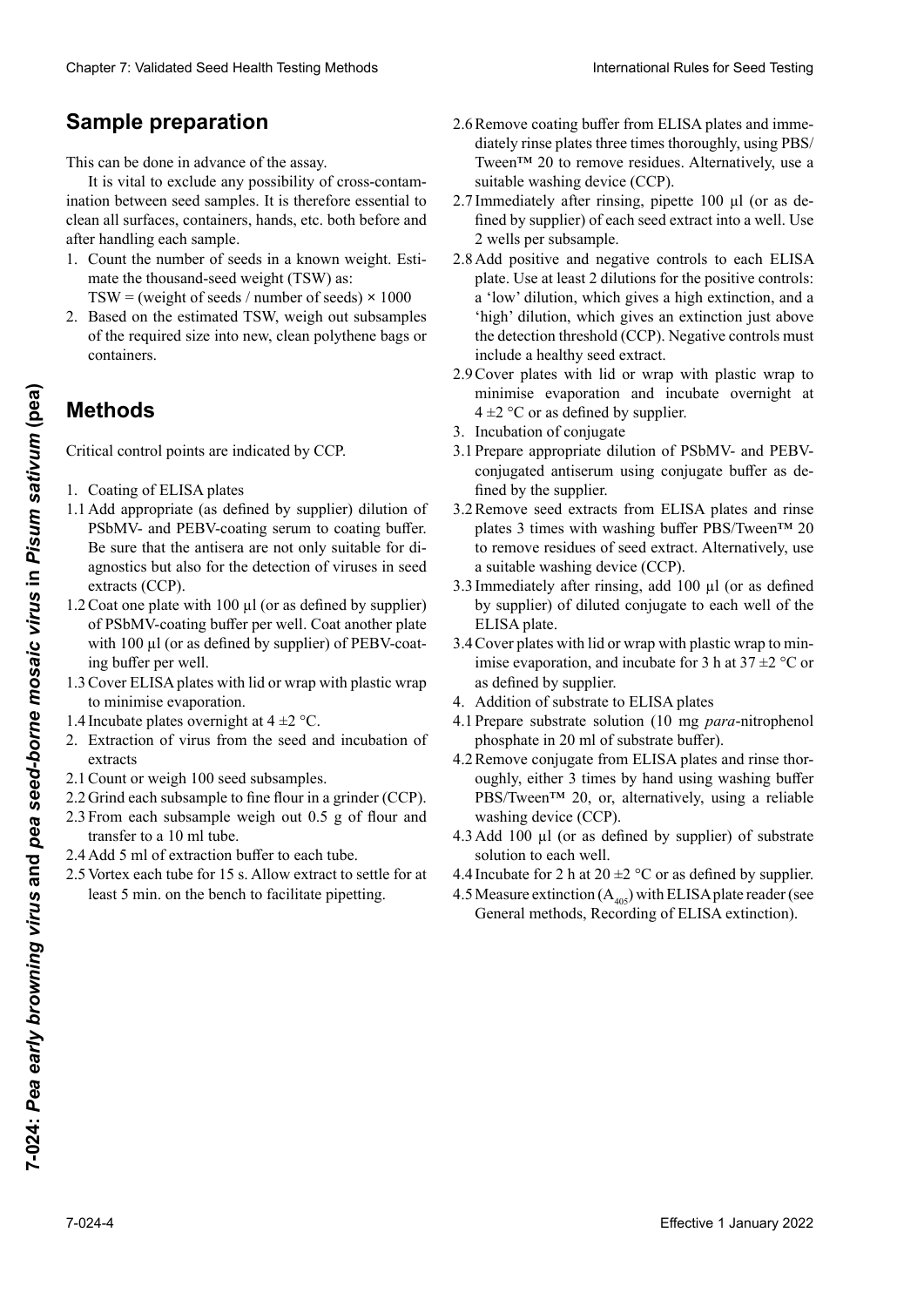# **Métodos generales Allgemeine Methoden Méthodes générales General methods**

- Grinding of seeds: Grind each subsample of 100 seeds<br>to a fine flour. Be sure to use a grinder that can be to a fine flour. Be sure to use a grinder that can be cleaned thoroughly, since cross-contamination is like-<br>ly during the grinding step. ly during the grinding step. etapa de molienda. während der Mahlschritte möglich sind.
- all wells in the microtitre plate. Check first whether the positive and negative controls meet the expecta- $\frac{1}{1}$  is a control control of the text and invalid and the test should be repeated. It is recommended<br>to use a negative positive threshold of 2.5 times the to use a negative-positive threshold of 2.5 times the<br>to use a negative-positive threshold of 2.5 times the dos dos une petidos y el análisis de la completa une ser recomedade un electronical un electronical un electronical un electronical un electronical un electronical un electronical un electronical un electronical un electro buokground of healing samples. te deel negative positive amesiteit et 215 annes are the positive and negative controls meet the expecta-<br>tions, since otherwise the results of the test are invalid<br>and the test should be repeated. It is recommended background of healthy samples. **Recording of ELISA extinction:** Record the results for
- absorbancia de las muestras sanas. nen negativ-positiv Schwellenwert des 2,5-fachen des Hintergrundes der Gesundprobe zu verwenden. **Reporting results:** The result of a seed health test should indicate the selection hande of the painting<br>detected and the test method used. When reported on<br>an ISTA Certificate, results are entered under 'Other  $\frac{1}{2}$ an ISTA Certificate, results are entered under 'Other<br>Determinations'. Determinations .<br>— **Indicate the scientific name of the pathogen** meterminations .<br>
Separations dans le Bulletin ISTA. Determinations'.

I he report must indicate the number of seeds tested. In the case of a negative result (pathogen not detected in any subsample), the results must be reported as 'not<br>detected'.  $\theta$  detected. detected'. The report must indicate the number of seeds tested.

In the case of a positive result, the report must indicate the number of positive subsamples out of the to-<br>tal number tested. tal number tested.

#### del número analizado. der positiven zur Gesamtzahl untersuchter Teilproben **Quality assurance**

# **Quality assurance<br>Critical control points (CCP) Qualitätssicherung**

- Sensitivity can be influenced by using different types of microtitre plates or materials.
- The quality of antisera from different sources is<br>known to be variable. Therefore ensure that the antiknown to be variable. Therefore ensure that the antisera are suitable not only for diagnostics but also for the detection of viruses in seed extracts. Step 1.1.
- A fine flour will improve the extraction efficacy. Therefore, grind seeds for 20 s at  $10\,000$  r.p.m. to<br>get a fine flour. Note that some knives easily become get a fine flour. Note that some knives easily become<br>blunt and therefore grind less efficiently with time os virus en la constant de semillas (Paso 1.1).<br>Nunt and therefore grind loss officiently with ti vant una metoriore grina ress embremar de la terre.<br>Store 9.9 erant and ancience game rese emercing want ame.<br>Step 2.2.<br>Coated microtitre plates will lose activity rapidly blunt and therefore grind less efficiently with time. Step 2.2.
- 0000 rpm para obtener una haria finale de la guerra de la guerra de la guerra de la guerra de la guerra de la guerra de la guerra de la guerra de la guerra de la guerra de la guerra de la guerra de la guerra de la guerra d when they are felt to dry on the ochem for some time. Therefore limit time that empty microtitre plates sit on benen as muen as possible. Step  $2.0$ . • Coated microtitre plates will lose activity rapidly<br>when they are left to dry on the bench for some time.<br> $\Gamma$ un denen as muen as possible. Step 2.0.<br> $\mathbb{E}$ because interval to places with lose derivity rapidly when they are left to dry on the bench for some time. on bench as much as possible. Step 2.6.
- rífic use or appropriate positive and negative controls is very important to validate the result. Be sure that, apart from a 'high' positive control, there is always a 'low' positive control in each plate. Step 2.8. • The use of appropriate positive and negative controls
- High backgrounds in ELISA are often caused by poor washing of the microtitre plates between the different incubation steps. Washing can be done by hand using PBS/Tween™ 20 or with a washing device. The thorough washing of microtitre plates is highly critical in several steps (2.6, 3.2 and 4.2) in<br>the ELISA, particularly after the incubation with the<br>conjugated antiserum. Step 4.2. the ELISA, particularly after the incubation with the<br>conjugated antiserum Sten 4 2 conjugated antiserum. Step 4.2.  $\overline{c}$ • High backgrounds in ELISA are often caused by<br>poor washing of the microtitre plates between the<br>different incubation steps. Washing can be done<br>by hand using PBS/Tween<sup>TM</sup> 20 or with a washing<br>device. The thorough washi  $\sum_{i=1}^{n}$ International Rules for Seed Testing Comparison Chapter 7: Validated Seed Health Testing Validated Chapter 7: Validated Seed and the Seed Seed Chapter 1 January 2022<br>
Crimating of seeds. Climated Seed Methods Rules for Me different incubation steps. Washing can be done

#### edia and solutions es muy crítico en varias pasos del ELISA (2.6, 3.2 y 4.2), partiden einzelnen Inkubationsschritten verwendeten verwendeten verwendeten verwendeten verwendeten verwendeten ver<br>Das der das der das der das der das der das der das der das der das der das der das der das der das der das de edia and solutions<br>eting buffer (pH 9.6)<br>pour l'ELISA, 4.2, 4.20, 4.20, 4.20, 4.20, 4.20, 4.20, 4.20 **Media and solutions**

#### cularmente después de la incubación de la incubación de la incubación de la incubación de la incubación de la <br>La incubación de la incubación de la incubación de la incubación de la incubación de la incubación de la incub coniguado (Pi Wating huffer (nH 9 G) Coating buffer (pH 9.6)

**MahCO<sub>3</sub>:** 2.93 g/l  $\textbf{Na}_2\textbf{CO}_3$ : 1.59 g/l  $\frac{1}{2}$   $\frac{1}{3}$ ,  $\frac{1}{2}$ ,  $\frac{2}{3}$ ,  $\frac{2}{3}$ ,  $\frac{2}{3}$  in ELISA,  $\frac{2}{3}$  $\mathbf{h}$ ,  $\mathbf{v}_3$ ,  $\mathbf{v}$ ,  $\mathbf{v}_4$ **Na<sub>2</sub>CO<sub>3</sub>:** 1.59 g/l<br>**NaHCO<sub>3</sub>:** 2.93 g/l

### **Buffer de sensibilización (pH 9,6)** Extraction buffer (0.05 M, pH 7.4)

 $N_2Cl_2$ , 9.0  $\alpha$ <sup>1</sup> **NaCI:** 8.9 g/l<br>**EILDO** : 1.0 s/l **EXECUTM 20:** 1.5 ml **10000 Da):** 20.0 g **NaCl:** 8.0 g/l **KH<sub>2</sub>PO<sub>4</sub>:**  $1.0 \text{ g/l}$ **PVP (ELISA grade, e.g. molecular weight <br>
<b>19900 D** 2000  $\mathbf{Na}_2\mathbf{HPO}_4 \cdot \mathbf{12H}_2\mathbf{O}: 14.5 \text{ g/l}$ 

#### **Na2 HPO4 · 12H2** Conjugate buff **Extraktionspuffer (0.05 M, pH 7.4)** Conjugate buffer (0.05 M, pH 7.4)

**NaCl:** 8.0 g/l  $\text{Twoen}^{\text{TM}}$  20: 1.5 ml **KH<sub>2</sub>PO<sub>4</sub>:** 1.0 g/l **O:** 14,5 g  $\mathbf{Na}_2 \mathbf{\ddot{H}} \mathbf{PO}_4 \cdot \mathbf{12H}_2 \mathbf{O}: 14.5 \text{ g/l}$ BSA (ELISA grade, e.g. BSA fraction 5): 5.0 g

### **Substrate buffer (pH 9.6) BSA (ELISA grade, p. ex. BSA fraction 5) :** 5,0 g

**Diethanolamine:** 97 ml  $HCl$  (32 %): 1 **Na2 HPO4**  $\frac{1}{2}$  12H<sub>2</sub>  $\frac{1}{2}$  12H<sub>2</sub>  $\frac{1}{2}$  12H<sub>2</sub>  $\frac{1}{2}$  12H<sub>2</sub>  $\frac{1}{2}$  12H<sub>2</sub>  $\frac{1}{2}$  12H<sub>2</sub>  $\frac{1}{2}$  12H<sub>2</sub>  $\frac{1}{2}$  12H<sub>2</sub>  $\frac{1}{2}$  12H<sub>2</sub>  $\frac{1}{2}$  12H<sub>2</sub>  $\frac{1}{2}$  12H<sub>2</sub>  $\frac{1}{2}$  12H<sub>2</sub>  $\frac{1}{2}$  **HCl (32 %):** 15 ml